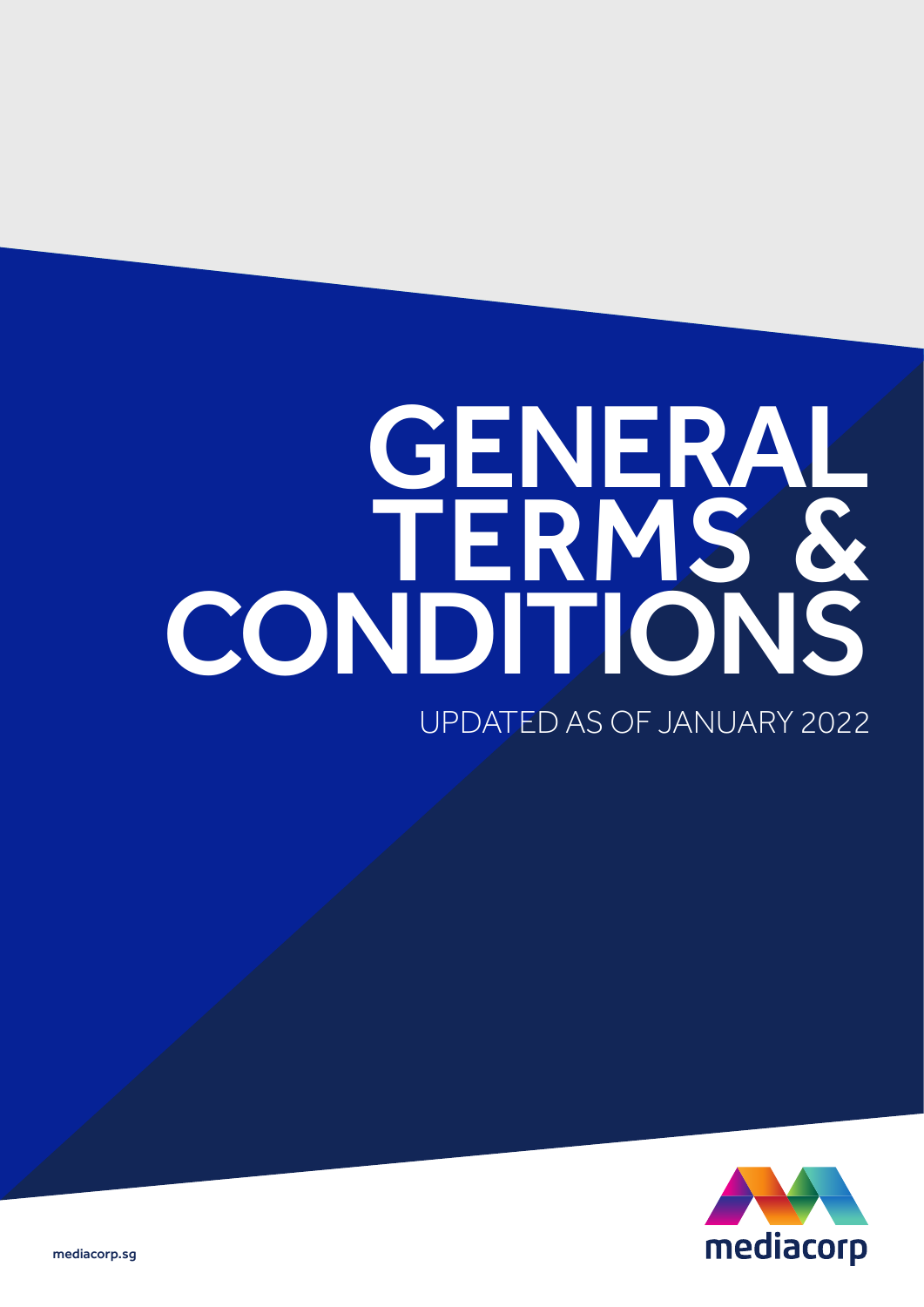

### 1. General

- 1.1 All advertising agreements entered or to be entered into with Mediacorp Pte. Ltd. ("MPL") and/or any other Mediacorp Entity, are subject to these General Terms and Conditions, the terms and conditions set out in the rate books of MPL and such other Mediacorp Entities, the applicable programme, advertising and/or sponsorship codes prescribed by IMDA, the programme codes and advertising policies of MPL and such other Mediacorp Entities, all as may be amended from time to time. In the event of any inconsistency or ambiguity between the terms contained in any of the above, they shall apply in the order of precedence set out above (in descending order of precedence).
- 1.2 For the avoidance of doubt, terms and conditions of the Buyer printed on any Booking Request(s), bookings or orders submitted to MPL and/or other Mediacorp Entities are NOT valid and shall NOT apply.

### 2. Definitions

2.1 In these General Terms and Conditions, words and phrases with initial letters capitalized are defined terms, and if not otherwise defined under this Clause, shall have the meaning set out on the first page of the relevant Master Contract or Media Booking Form. The following terms shall have the following meanings unless the context otherwise requires:-

"Accredited Agency" means an advertising agency which has applied to be accredited with MPL and/or any other Mediacorp Entity and whose application has been accepted.

"Advertising Materials" means all advertising materials, including without limitation copy instructions, music, audio-visual materials, artwork, graphics, personal data, electronic files, sales literature, price lists, information, details, data, logos, trademarks and/or servicemarks, submitted or supplied by the Buyer for its advertisements or for any production or other services to be provided by a Mediacorp Entity.

"Booking Request" means a written application, Media Booking Form and/or an application through eIBS for booking of advertisements or insertion orders made by a Buyer from time to time; and "Booking Requests" refers to two or more Booking Requests.

"Mediacorp Entity" means Mediacorp Pte. Ltd., MCN International Pte. Ltd. and Mediacorp TV Singapore Pte. Ltd. or any one or more of them as the context requires.

"Working Day" means Mondays to Fridays, but excluding Saturdays, Sundays and gazetted public holidays in Singapore.

- 2.2 Words denoting the singular shall include the plural and vice versa; words denoting any gender shall include all genders; words denoting persons shall include firms and corporations and vice versa.
- 2.3 The headings herein are inserted for convenience only and shall be ignored in construing these General Terms and Conditions.

#### 3. General Booking Procedures

- 3.1 All bookings and orders shall be made through Booking Requests submitted to the relevant Mediacorp Entity. All Booking Requests shall be final and binding on the Buyer upon submission and subject in all respects to these General Terms and Conditions, and shall not, unless otherwise agreed in writing by the relevant Mediacorp Entity, be terminated, withdrawn, cancelled, revised or rescheduled by the Buyer. For the avoidance of doubt, no provision contained in any Booking Request which is contrary to or inconsistent with these General Terms and Conditions shall be valid or binding on any Mediacorp Entity.
- 3.2 All Booking Requests shall be subject to acceptance by the relevant Mediacorp Entity in its absolute discretion and any acknowledgement of receipt of any Booking Request by a Mediacorp Entity shall not constitute acceptance of the Booking Request by such Mediacorp Entity. Only the broadcast or publication by a Mediacorp Entity of any Advertising Materials which is the subject of a Booking Request shall constitute the acceptance of such Booking Request by that Mediacorp Entity.
- 3.3 The Buyer acknowledges and agrees that the media, television channels and/or publications where its advertisements appear may be in print or electronic form and/or any other form or media or on multiple platforms whether now known or developed in the future. Each Mediacorp Entity reserves the right (but not the obligation) to place the advertisements in any such platforms, media or form.
- 3.4 Some advertisements may be revised by a Mediacorp Entity without notice if they do not meet its publishing or broadcast standards. Each Mediacorp Entity reserves the right to insert the word "advertisement" or "advertorial" in advertisements which simulate the editorial, news or programme format.
- 3.5 Where applicable, the Buyer shall also submit to the relevant Mediacorp Entity all cue sheets providing details of all music and/or other materials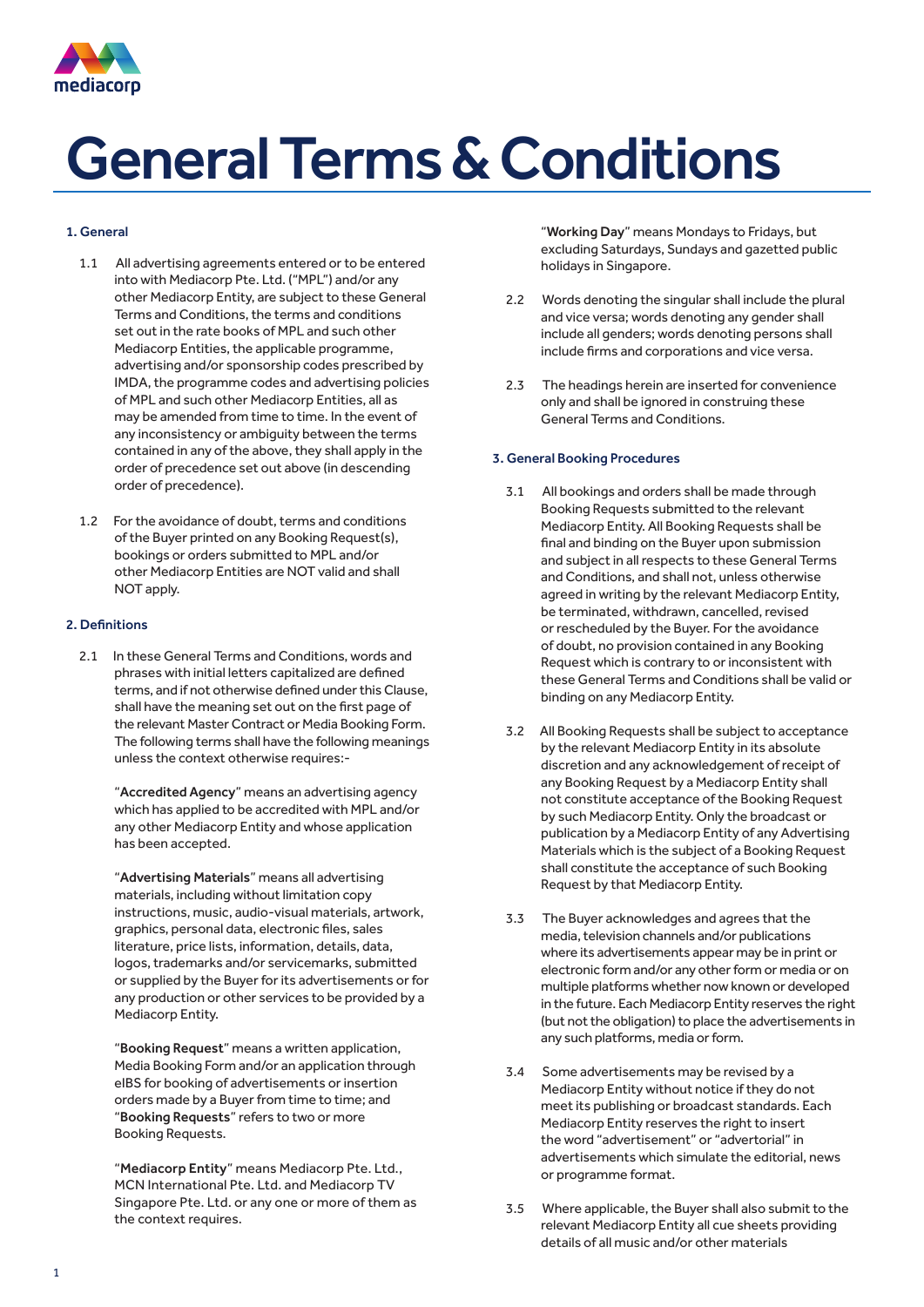

synchronised in the Advertising Materials prior to the scheduled broadcast date, and all such other information and materials as may be requested by the Mediacorp Entity from time to time.

- 3.6 In addition to the general booking procedures set out above, all Booking Requests and Advertising Materials must be submitted in accordance with the requirements and deadlines specified in the relevant rate card for each platform.
- 3.7 All Booking Requests shall be final and binding on the Buyer upon submission and may not be cancelled or rescheduled, unless otherwise agreed by MPL in writing. If MPL agrees to a request for any cancellation or rescheduling, such cancellation or rescheduling shall be subject to an additional charge of 100% of the value of the Booking Request to which the cancellation or rescheduling relates and/ or such other charges as may be specified in the relevant rate card for each platform.
- 3.8 Notwithstanding any other provisions to the contrary, sponsorship entitlements shall take precedence over spot bookings and spots with premium positioning.

### 4. Digital Platforms

- 4.1 The Buyer acknowledges and accepts that the respective owners of the digital platforms have general editorial control of content on their respective platforms and control the promotion, branding, positioning of their respective platforms. Accordingly, the placement of any branding, advertising and promotional material on the digital platforms shall be at the discretion of the respective digital platform owners.
- 4.2 Advertisements on digital platforms will be displayed on a space-available basis only. MPL does not guarantee delivery based on clicks or acquisitions. Where the Media Booking Form sets out an agreed number of impressions, MPL will use best efforts to meet such number within the duration of the campaign, failing which MPL shall have the discretion to extend the duration of the campaign and/or bill the Buyer according to the number of impressions delivered and refund any fees paid in advance for any impressions not delivered, whereupon MPL shall have no further liability to the Buyer.
- 4.3 The digital platforms may schedule downtime for maintenance and other purposes at any time with or without giving any prior notice thereof. The Buyer agrees that no Mediacorp Entity shall be liable for any loss, damage, claims, costs or expense of any kind arising from any downtime (whether scheduled or unscheduled), or from any unavailability or inoperability of any digital platform

or telecommunications systems or internet, technical malfunction, error, omission, interruption, delay in operation or transmission, computer error or viruses, any failure in communication lines or telecommunications networks, or any corruption or loss of data or other disruption of any kind.

4.4 PMP (Private Marketplace) ad spend on Mediacorp platforms may be counted towards fulfilment of Total Net Commitment under a Master Contract. For avoidance of doubt, programmatic ad spend through Open Exchange may not be counted towards fulfilment of Total Net Commitment. Where PMP ad spend is executed through SMX (Singapore Media Exchange), Google or other third parties, the amount to be counted towards fulfilment will be based on the net amount actually received by MPL from such third parties (after all applicable deductions).

### 5. Right Not To Broadcast or Publish

- 5.1 Each Mediacorp Entity reserves the right to, at any time, refuse to broadcast or publish (as the case may be) any Advertising Materials submitted by the Buyer or to reject any Booking Requests without assigning any reason therefor notwithstanding:
	- a) issuance of any acknowledgement of receipt or confirmation therefor;
	- b) the acceptance of payment or part payment therefor; or
	- c) that such matter or material has been in part broadcast or published or that some instalments or items thereof have been broadcast or published in part.
- 5.2 In the event of any exercise of such right by a Mediacorp Entity, such Mediacorp Entity's liability shall be strictly limited to refunding pro rata the charges for any prepaid advertising fees for any Advertising Materials (or part thereof) not broadcast or published.

### 6. Advertiser and Agency

6.1 For the avoidance of doubt, where the Buyer is an advertising agency that is entering into an advertising agreement with MPL and/or other Mediacorp Entities to book Advertisements for an advertiser, the Buyer shall be deemed to contract as principal and shall therefore have full responsibility and liability for all matters relating to or in connection with such advertising agreements, including without limitation Booking Requests, amendments to the Master Contract or Media Booking Form, requests for cancellation or rescheduling, submission of Advertising Materials, and the Buyer represents and warrants that it has full authority from the advertiser to give instructions and directions in respect of all matters relating to such Advertisements.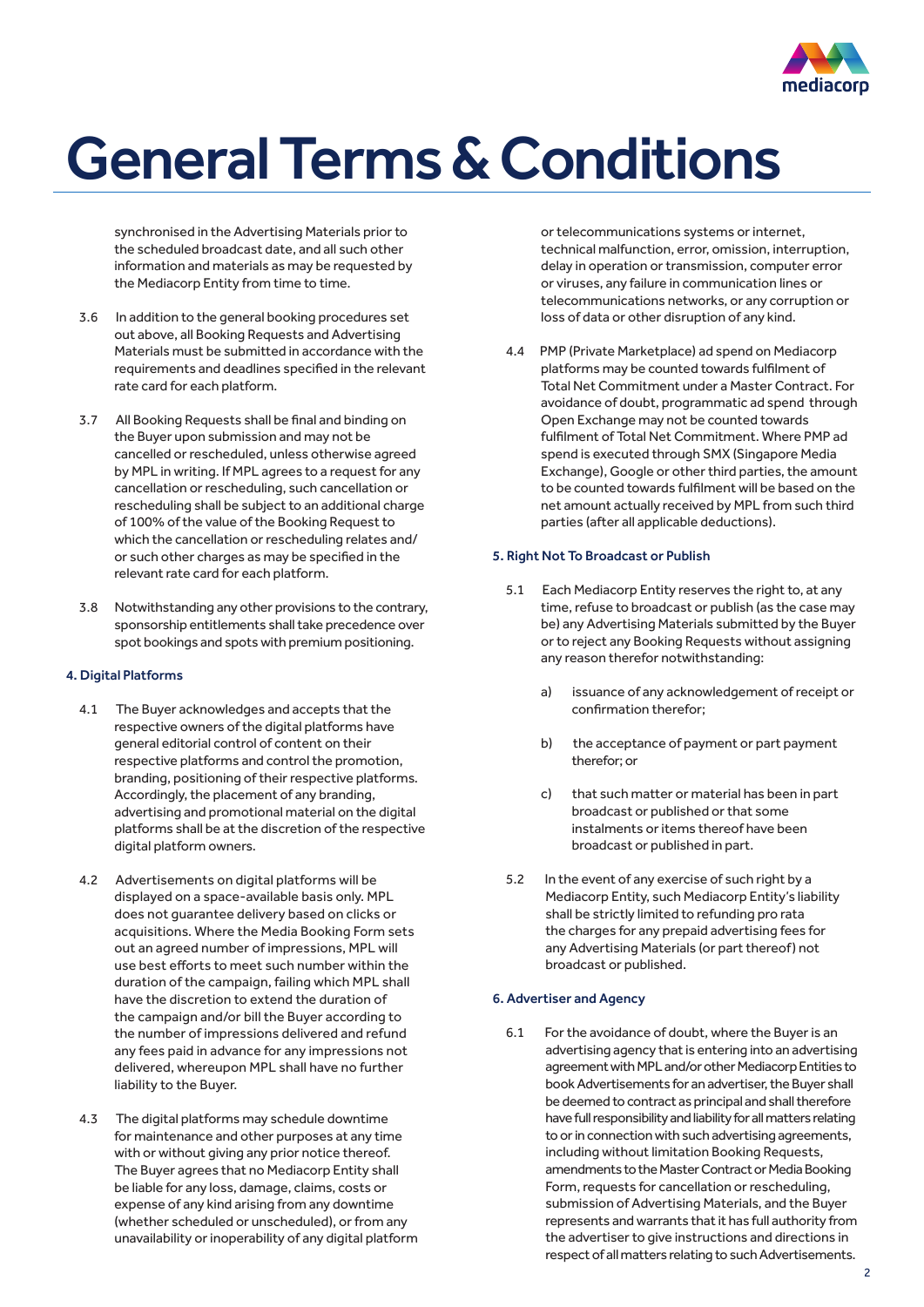

- 6.2 In the event that a Mediacorp Entity receives conflicting instructions, requests or other notices from a Buyer and an advertiser, or more than one agency purporting to act on behalf of an advertiser, such Mediacorp Entity shall be entitled to act on any such instruction, request or notice to the exclusion of others and/or to deal with only the Buyer or any one of such agencies.
- 6.3 Where the Buyer is an advertiser, the Buyer acknowledges and agrees that MPL may from time to time implement advertising incentive schemes for agencies, and that any benefits given to agencies under such incentive schemes shall accrue to the agencies only.

### 7. Advertising Materials

- 7.1 The Buyer hereby represents and warrants that all Advertising Materials submitted to any and all Mediacorp Entities shall not:
	- a) infringe the intellectual property rights or the rights or interests of any person;
	- b) contain false or unwarranted claims for any product or service and/or defamatory statements;
	- c) constitute, amount to or be deemed an unfair practice under the Consumer Protection (Fair Trading) Act (Cap. 52A); or
	- d) infringe or violate the laws or regulations of any country or state, or any applicable advertising or sponsorship codes.

For the avoidance of doubt, each Mediacorp Entity shall be entitled to rely on the foregoing warranties and shall have no duty or obligation whatsoever to confirm the accuracy or veracity of such warranties.

7.2 All Advertising Materials are supplied and delivered to the relevant Mediacorp Entity at the Buyer's sole cost and risk, and such Mediacorp Entity will not be responsible for any loss or damage to the Advertising Materials howsoever caused. Each Mediacorp Entity reserves the right to destroy all Advertising Materials after a period of one (1) month from their receipt, unless otherwise agreed in writing by the relevant Mediacorp Entity.

#### 8. Volume Discount, Bonus and/or Early Bird Incentive

8.1 The Buyer agrees to incur advertising fees to meet its Total Net Commitment as specified in the Master Contract (if any) during the Contract Period. The Volume Discount Rates, Bonuses and/or Early Bird Incentives are granted to the Buyer in consideration for such agreement and are based on the allocation of the Total Net Commitment to each media platform and/or Mediacorp Entity as specified in the Master Contract. Such allocation may be amended by agreement in writing between the parties, and in such event, the Volume Discount Rates, Bonuses and/or Early Bird Incentives shall be adjusted accordingly.

- 8.2 The amount of Total Net Commitment may be increased by written agreement between the parties, and in the event of such agreement, the Volume Discount Rates shall be adjusted accordingly. Such adjustments shall only take effect from the effective date of increase in Total Net Commitment, and shall only apply to bookings made on or after such effective date.
- 8.3 Where any bonus spots or insertions are granted by any Mediacorp Entity to the Buyer, the use of such bonus spots or insertions shall be subject to conditions specified in the relevant rate card.
- 8.4 Bonus spots granted may only be used after the Buyer has met at least 50% of the Total Net Commitment, but only up to 50% of the bonus spots granted. The Buyer may use the balance 50% of the bonus spots after meeting the full Total Net Commitment by the end of the Contract Period. This sub-clause shall not apply to bonus spots granted for advertisements on Channels 5, 8, U, Vasantham and/ or Suria television channels.
- 8.5 If the Total Net Commitment is not met by the end of the Contract Period, without prejudice to all other rights and remedies available to MPL, MPL shall be entitled to recover from the Buyer, any applicable additional charges as set out in the relevant rate card and such amounts as determined in accordance with the terms for recovery of excess discounts set out in the relevant rate card (the "Recovery Amount"), and the Buyer shall pay MPL forthwith upon demand any such additional charges and the full Recovery Amount and all goods and services tax and other taxes or duties applicable thereto. Failure to make payment shall render the Buyer liable for all sums due to MPL and the other Mediacorp Entities, together with all legal costs on an indemnity basis incurred by MPL in collecting such sums.

### 9. Payment Terms

9.1 Payments for advertising and all other fees payable by the Buyer shall be paid by cash in advance to MPL and/or any other Mediacorp Entity (as the case may be), unless the Buyer is an Accredited Agency, in which case the Buyer shall make payment within 30 days from the date of invoice. For the avoidance of doubt, invoices may be issued by MPL and/or any other Mediacorp Entity at their sole discretion, and at any time whether before or after the broadcast or publication of the advertisements in question, and the Buyer shall pay all advertising fees to MPL and/or any other Mediacorp Entity in accordance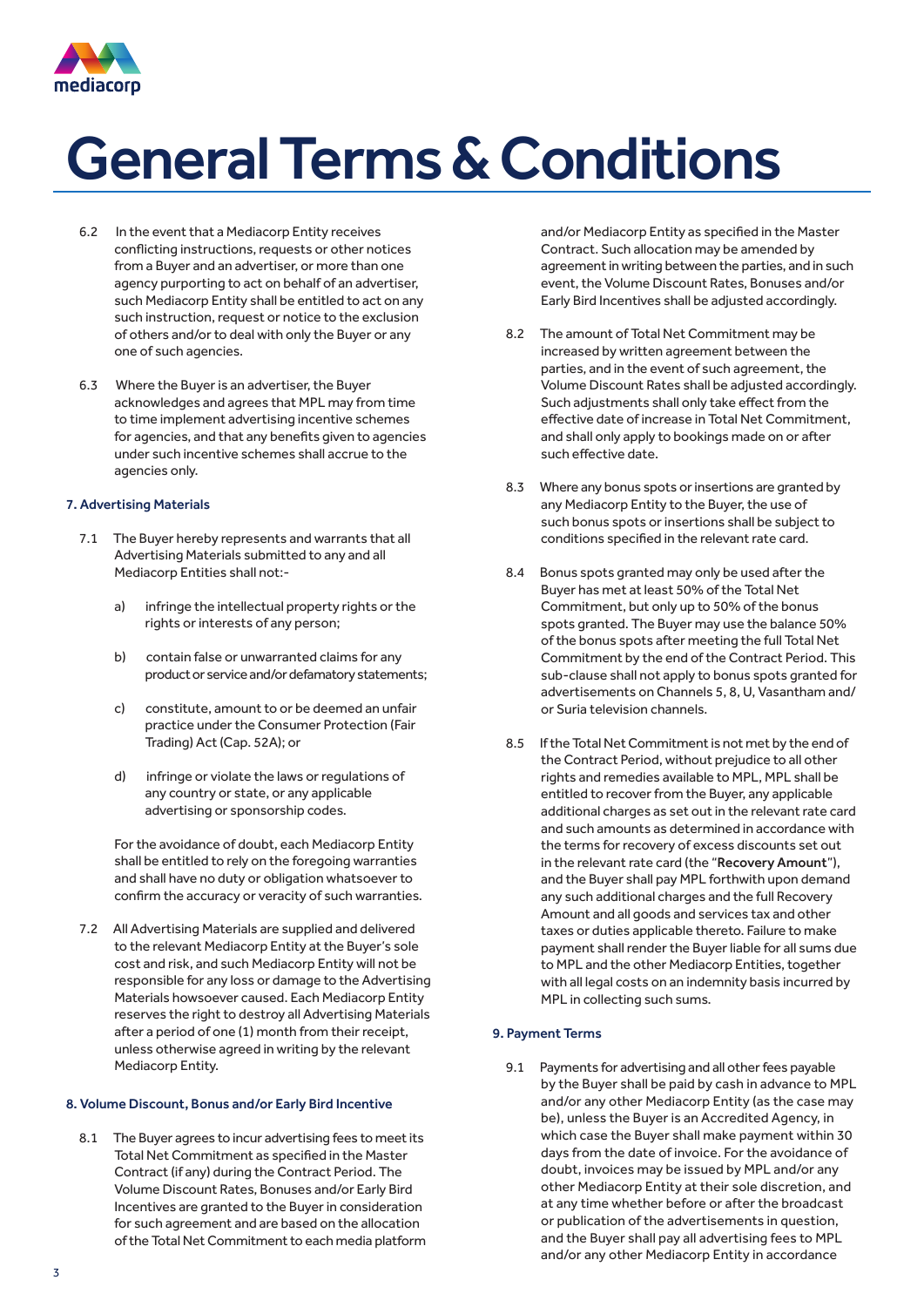

with the invoices issued by MPL and/or any other Mediacorp Entity.

- 9.2 The Buyer shall be liable to pay all advertising fees incurred through bookings with the Mediacorp Entities. Failure of payment shall render the Buyer liable for all sums due, together with all legal costs on an indemnity basis incurred in collecting such sums. Where the Buyer is an Accredited Agency, MPL and the other Mediacorp Entities shall be entitled to claim against the Banker's Guarantee(s) furnished by the Buyer to any Mediacorp Entity upon breach of the Buyer's payment obligations herein, without prejudice to any other right or remedy which the Mediacorp Entities may have hereunder, under law, in equity or otherwise.
- 9.3 Advertising fees shall be charged based on the rates set out in the rate cards for each media platform. These rates may be changed at any time without prior notice and are exclusive of any applicable goods and services tax and any other taxes and/or duties which may from time to time be imposed in accordance with applicable laws. All such taxes and duties shall be payable by the Buyer in addition to the rates.
- 9.4 All payments to be made by the Buyer shall be made free and clear of and without deduction or deferment in respect of any demand, set-off, counter claim or other dispute or in respect of any foreign withholding or other taxes or duties of any nature. If the Buyer is required by law to make any deduction or withholding from any amount payable, it shall increase the amount payable so as to ensure that MPL and/or the relevant Mediacorp Entity receives, and is entitled to retain, after such deduction or withholding, a sum which it would have received and be entitled to retain had that deduction or withholding not been required.
- 9.5 Without prejudice to the rights, powers and remedies of the Mediacorp Entities at law, in equity or otherwise, interest at the rate of 1% per month or the maximum rate of interest permitted under applicable laws (whichever shall be the lower) shall be payable on any money that is due but unpaid by the Buyer. Such interest shall be computed from the due date for the payment until full payment is received.
- 9.6 Whenever any sum of money shall be recoverable from or payable by the Buyer under any advertising agreement with MPL and/or any other Mediacorp Entities, the same may be deducted from any sum then due or which at any time thereafter may become due to the Buyer under the same advertising agreement or any other contract with MPL or any other company within the Mediacorp group of companies. Exercise by MPL and/or any other Mediacorp Entities of their rights under this Clause shall be without prejudice to any

other rights or remedies available to MPL and/or such other Mediacorp Entities under the relevant advertising agreement, or otherwise howsoever, at law or in equity.

9.7 Where the Buyer is an advertising agency, if there is any payment outstanding under an advertising agreement with MPL and/or any other Mediacorp Entity and such payment is not paid when due, then without prejudice to any other rights which MPL and/ or the relevant Mediacorp Entity may have against the Buyer, MPL and/or the relevant Mediacorp Entity shall have the right to notify the advertiser of the outstanding amount and claim such outstanding amount directly from the advertiser. In such event, the Buyer shall procure the advertiser to pay MPL and/or the relevant Mediacorp Entity directly, and the Buyer shall assign to MPL and/or the relevant Mediacorp Entity any and all rights the Buyer has to receive payment of such outstanding amounts from the advertiser and procure the advertiser to consent to such assignment.

### 10. Programme Sponsorship and Production Services

- 10.1 All rights, title and interest (including without limitation copyright) in (a) all advertisements, commercials, trailers, interstitials and other productions produced by a Mediacorp Entity for the Buyer; and/or (b) any programme, event and/ or production sponsored and/or commissioned by the Buyer, shall belong to and shall vest solely in such Mediacorp Entity, who shall be entitled to their unlimited use in whatsoever way it deems fit, and the Buyer hereby assigns any and all rights, title and interests it may have (if any) in any and all such productions to such Mediacorp Entity, and undertakes to execute any further documents in order to procure or perfect this transfer and/or such Mediacorp Entity's ownership of the same. For the avoidance of doubt, the Buyer acknowledges that such production shall only be broadcast and/or publish on such Mediacorp Entity's media platform upon payment by the Buyer of the requisite advertising fees. The Buyer is expressly prohibited from using the productions on any other media platforms or in any other manner without obtaining such Mediacorp Entity's express prior written approval, subject to payment of a fee and such other terms and conditions to be agreed between the parties.
- 10.2 The Buyer is required to give a minimum of 2 Working Days written notice of any postponement or cancellation of a scheduled recording date, failing which a cancellation fee of S\$500 will be payable. In addition, the Buyer shall also be liable for any and all work done and third party production costs and expenses incurred by Mediacorp on behalf of the Buyer arising from such postponement or cancellation (whether or not sufficient notice has been given in accordance with this Clause).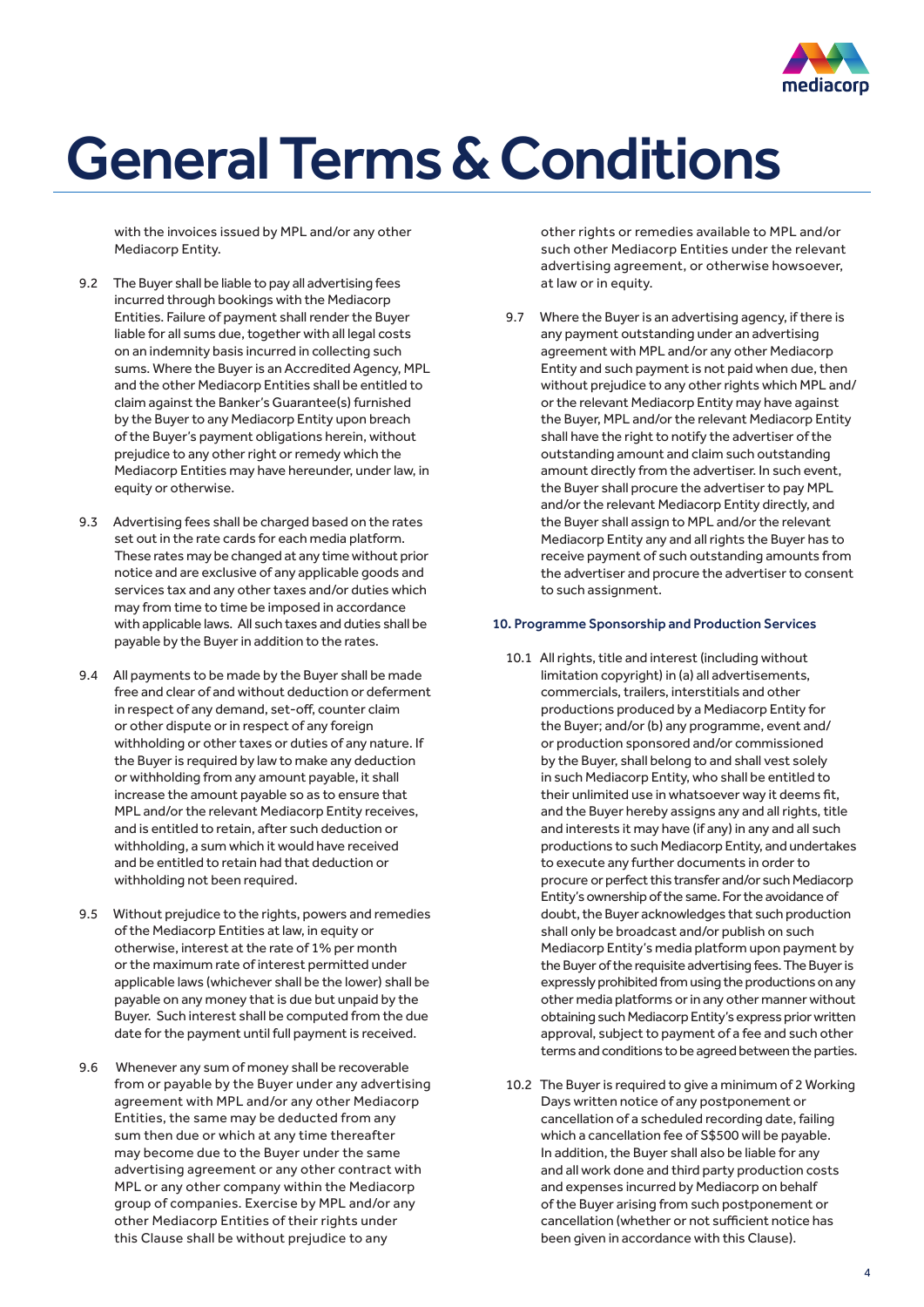

- 10.3 In respect of services performed or to be performed by Brand Studios, if the Buyer wishes to cancel all or any part of such services, it must submit a written notice to MPL which shall only take effect upon written acknowledgement of receipt by MPL and payment of the applicable cancellation charges as set out below. The Buyer shall also be liable for any and all third party costs and expenses (including any applicable cancellation fees imposed by such third parties) incurred or payable by MPL arising from contracts or commitments entered into for the purpose of providing such services prior to receipt of the cancellation notice:
	- a) any cancellation notice received 10 days or more than 10 days before scheduled launch date shall be subject to a cancellation charge of 50% of the total fees payable for the cancelled services;
	- b) any cancellation notice received less than 10 days before scheduled launch date shall be subject to a cancellation charge of 100% of the total fees payable for the cancelled services.
- 10.4 In respect of any television programmes sponsored by the Buyer (the "Sponsored Programmes") which are acquired or licensed for broadcast on any television channel(s), the playing rights in the Sponsored Programmes acquired or licensed for any broadcast are limited to one performance only, unless otherwise agreed and special rates charged, and no property in them shall pass on to the Buyer. If a Sponsored Programme is supplied by the Buyer, the Buyer shall deliver it to the Mediacorp Entity at its own cost and the Buyer shall ensure that the Sponsored Programme complies with Clause 7.1 above. No Mediacorp Entity shall be liable for any loss or damage to any Sponsored Programme while it is under its control.
- 10.5 The Buyer agrees to provide the relevant Mediacorp Entities with such assistance and Advertising Materials, on a timely basis, as may be reasonably required for Mediacorp to perform services for the Buyer. For the avoidance of doubt, no Mediacorp Entity shall be responsible or liable for any damages or losses incurred by the Buyer if the quality of any production or other services provided by such Mediacorp Entity is affected due to inherent quality issues in respect of the Advertising Materials provided.
- 10.6 If the Buyer requires a Mediacorp Entity to interview, profile or otherwise feature any individual in any advertisement or production produced for the Buyer, the Buyer shall obtain all releases and consents required from such individuals in accordance with the Personal Data Protection Act 2012 and any other applicable laws and regulations.

### 11. Engagement of Talents

 In respect of any artiste, presenter, radio DJ or other talent(s) provided by a Mediacorp Entity for the Buyer (the "Talent(s)"), the following terms shall apply:-

- a) If the employment or other contract between the Talent and a Mediacorp Entity (or any relevant third party pursuant to which the Talent is rendering his/her services) is terminated for any reason, or the Talent is unable to or prevented from performing any services as a result of any injury, illness, pregnancy, mental or physical disability or any other reason not within the reasonable control of the relevant Mediacorp Entity, this shall not be construed as a breach of agreement.
- b) In such event, the relevant Mediacorp Entity may substitute the Talent with another talent of similar status in consultation with the Buyer and the Buyer agrees that it shall have no further claims against the relevant Mediacorp Entity upon such substitution.
- c) If the Buyer is not agreeable to the substitute talent, the relevant Mediacorp Entity shall be entitled to forthwith terminate the agreement upon written notice to the Buyer. Upon such termination, the relevant Mediacorp Entity shall be entitled to be paid a reasonable sum for any services rendered prior to such termination. Where advance payment had been received from the Buyer pursuant to the agreement, the relevant Mediacorp Entity shall be entitled to deduct such reasonable sum, and shall refund to the Buyer any balance amount.
- d) Save for any applicable refunds as stated in Clause 11(c), the Buyer shall not have any claim against the relevant Mediacorp Entity arising from or in connection with the failure or inability of the Talent(s) to perform any services and/or the termination of the agreement in accordance with Clause 11(c).
- e) The Buyer may not make or use any audio or audio-visual recordings of the Talent(s) or take or use any photographs of the Talent(s) without express prior written consent of the relevant Mediacorp Entity.
- f) All services provided by the Talent(s) may only be used for the limited purposes specified in the agreement and may not be used for any other purposes without the prior written consent of the relevant Mediacorp Entity. The Talent(s) shall not be required to render Services which may be dangerous, hazardous or involves an unreasonable degree of risk, or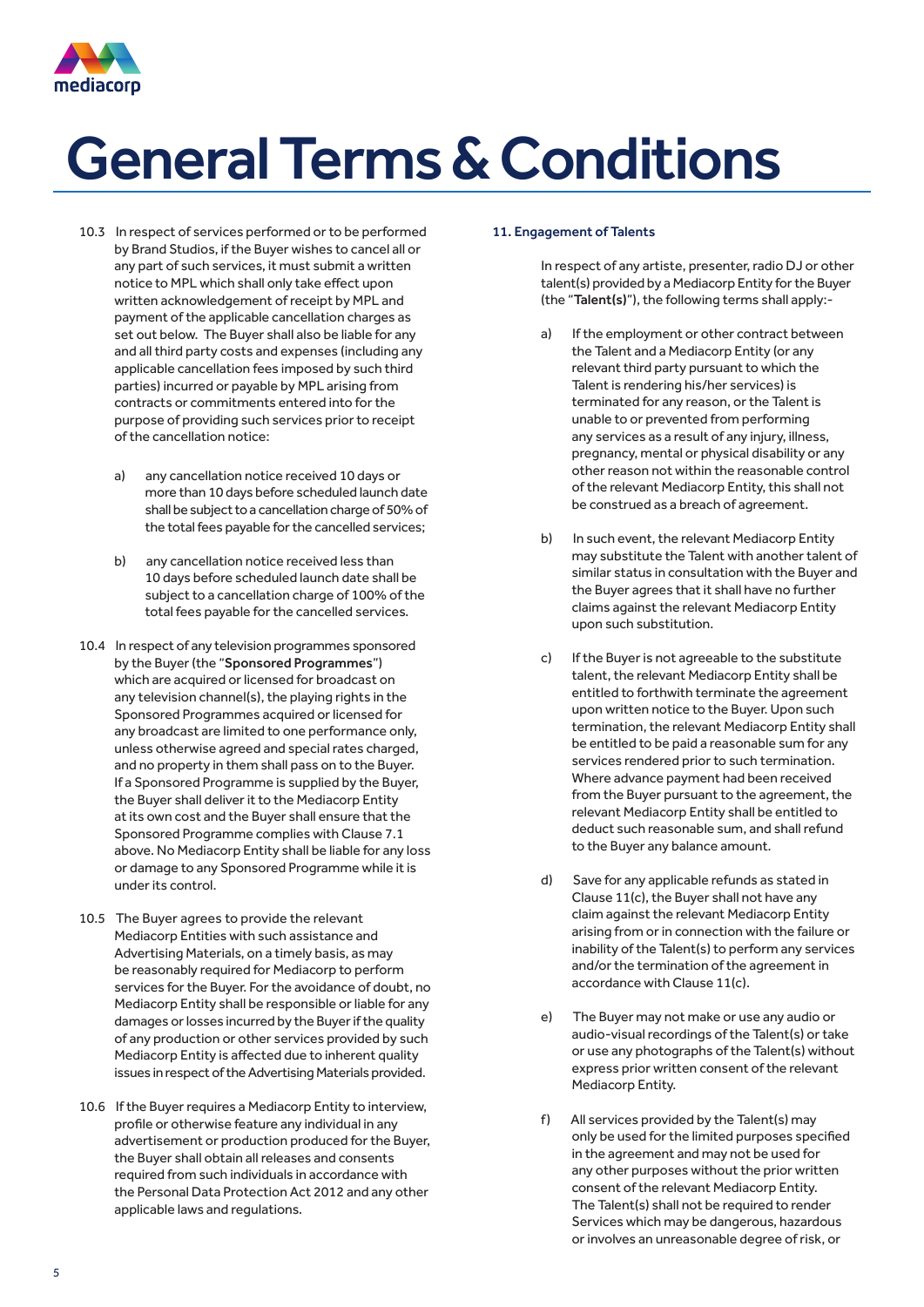

which may offend good taste or public decency. or which may be interpreted as support of (whether direct or indirect) any religious, political or racial stand or position of any person, group, entity or organisation.

- g) The Buyer acknowledges that the relevant Mediacorp Entity shall have first say and control over publicity of the Talent(s). All publicity of the Talent(s) that is required to be featured in any form of media (public or otherwise) shall be approved by MPL prior to the release of the same. The Buyer further undertakes not to use or adapt for use any such publicity which is or has been rejected or disapproved by MPL.
- h) For the avoidance of doubt, unless expressly agreed in writing by the relevant Mediacorp Entity, the Talent(s) shall not be restricted or prevented from endorsing, marketing or promoting any other products or services, whether or not competitive with the Buyer's products or services.

#### 12. No Assignment or Extension

The Buyer shall not assign or transfer any of its rights or obligations hereunder or extend the Contract Period or Campaign Period specified in the Master Contract and Media Booking Form respectively without the prior written consent of MPL. MPL and/ or the Mediacorp Entity shall be entitled to freely assign or transfer any of its rights and/or obligations under the Master Contract and/or Media Booking Form(s) to any third party at its absolute discretion by written notice.

### 13. Indemnity

13.1 Without prejudice to any right or remedy which the Mediacorp Entities may have under law, in equity or otherwise, the Buyer shall be liable to indemnify and keep indemnified each Mediacorp Entity and all its related corporations and affiliates (each an "Indemnified Party") from and against any and all claims, demands, liability, legal proceedings, damages, losses, costs and expenses (including legal fees on a full indemnity basis) which may arise or occur or be taken or sought against or incurred or suffered by any Indemnified Party as a result of or in connection with the non-performance or defective or negligent performance by the Buyer of any of its obligations hereunder or any breach of its warranties hereunder. Where the Buyer is an advertising agency, the Buyer shall further indemnify each Indemnified Party from and against all claims, demands, or legal proceedings which may be brought by the advertiser against an Indemnified Party.

13.2 No Mediacorp Entity shall be liable to any third party for any promises, representations, warranties, offers or gifts, implied or otherwise ("representations") made by, for or on behalf of the Buyer in connection with its advertisements or promotions. The Buyer shall be liable to indemnify each Mediacorp Entity against any third party claims or liabilities which may be suffered by or incurred by a Mediacorp Entity arising from such representations.

### 14. Limitation of Liability

- 14.1 To the fullest extent permitted by law, no Mediacorp Entity shall be liable to the Buyer for any indirect, consequential, incidental, special, exemplary or punitive damages (including without limitation lost revenues or profits) suffered by the Buyer arising out of its breach of any provision of these General Terms and Conditions or any other act or omission by it in relation to the advertising services provided to the Buyer, and whether asserted in contract, tort or otherwise, even if it has been advised of the possibility of such loss or damage. Without prejudice to the foregoing, no action regardless of form arising out of or in connection with the advertising services provided by a Mediacorp Entity may be brought by the Buyer against such Mediacorp Entity more than one (1) year after the cause of action has accrued.
- 14.2 Each Mediacorp Entity shall only be liable for claims arising out of advertisements placed by the Buyer on its own platform, and shall not be liable for any claims arising out of advertisements placed on the platforms of other Mediacorp Entities. The Buyer shall not make any claim or demand or commence any legal proceedings against any Mediacorp Entity in relation to advertisements placed on another Mediacorp Entity's platform.
- 14.3 To the fullest extent permitted by law, each Mediacorp Entity's aggregate liability to the Buyer for any claims, liability or damages arising out of or in connection with any advertisement shall be limited in aggregate to the amount of fees that the Buyer has paid to that Mediacorp Entity for such advertisement.
- 14.4 With respect to third party platforms, the Buyer acknowledges and accepts that MPL is only acting as a media representative to procure advertisements for such third party platforms and that the operations of such third party platforms are managed and controlled by the respective platform owners, and therefore no Mediacorp Entity shall be liable for any claims in relation to or arising from the operations of, or the delivery of advertisements on, such third party platforms.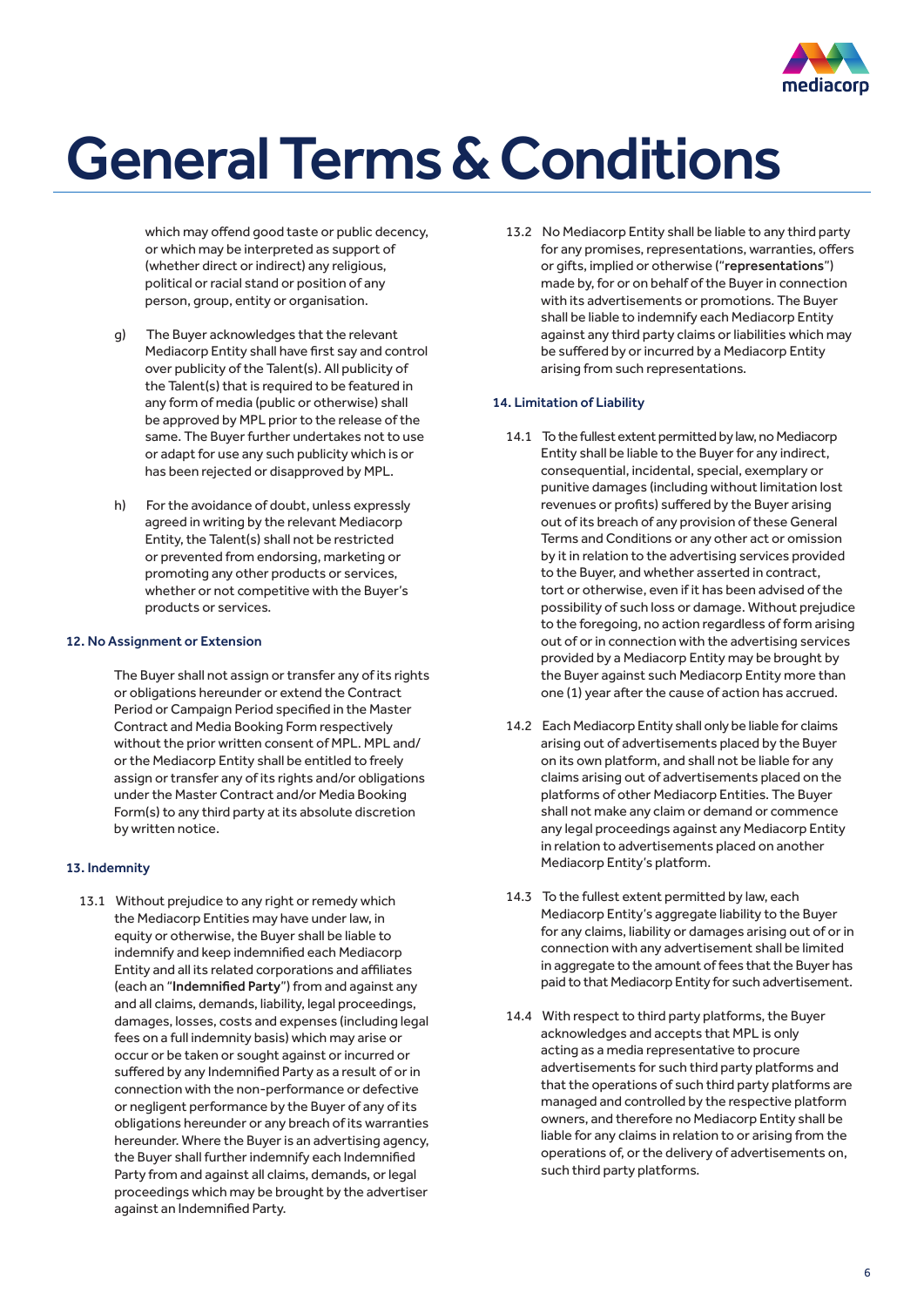

### 15. Confidentiality

The Buyer understands and agrees that any and all information, materials, data, rates, booking, sponsorship and/or package details, disclosed by any Mediacorp Entity to the Buyer, whether in oral or written form, ("Confidential Information") is of a strictly secret and confidential nature and the Buyer undertakes not to disclose, communicate or otherwise release to any other third party any such Confidential Information.

### 16. Force Majeure

Notwithstanding anything else contained herein, no Mediacorp Entity shall be liable for any delay in performing or any failure to perform its obligations hereunder or under any other agreement with the Buyer if such delay or failure is caused by a Force Majeure Event. For the purpose of this Clause, a "Force Majeure Event" shall include, but not be limited to, strikes, lock-outs, or other labour disputes, riots, civil disturbances or commotion, change of applicable laws, action or inaction of government authorities or suppliers, fire, flood, delay in or lack of transportation, public disasters, natural disasters, epidemics, wars, embargoes, acts of God or other catastrophes, acts of terrorism, failure or breakdown of machinery, computer systems or network failures, power failure or outages, failure of artistes to appear, or any cause or event beyond the reasonable control of such Mediacorp Entity.

### 17. Termination

- 17.1 Any advertising agreement may be terminated by MPL or the relevant Mediacorp Entity (i) upon giving at least seven (7) days prior notice to the Buyer, or (ii) immediately upon any breach or default on the part of the Buyer which has not been remedied within three (3) days after notice by MPL or the relevant Mediacorp Entity to the Buyer to remedy the same. Upon termination, any Booking Requests for the time being not fully performed by any Mediacorp Entity shall, to such extent, be deemed cancelled and such Mediacorp Entity shall have no further obligation or liability to the Buyer thereon save to refund the monies prepaid for any unperformed services. Save as aforesaid, the termination of an advertising, sponsorship agreement or production agreement shall be without prejudice to any of the accrued rights and liabilities of the parties thereto.
- 17.2 Notwithstanding any other provisions to the contrary, a Master Contract may not be terminated or cancelled by the Buyer at any time under any circumstances.

#### 18. Notices and Communications

All notices, orders, approvals, instructions and other communications required to be given in writing between the parties shall be delivered by hand or sent by registered mail to the address of the intended recipient, as each party may from time to time have notified the other party or parties in writing. Subject to the foregoing, notices and communications shall be deemed to have been duly given (i) if sent by registered mail, upon acknowledgement of receipt, or (ii) if delivered by hand, on the date of delivery. In addition, any notices, orders, approvals, instructions and other communications required to be given in writing by any Mediacorp Entity may also be sent by email, to such email address(es) as may be provided by the Buyer from time to time.

### 19. Amendment

MPL may at any time, amend, vary or supplement these General Terms and Conditions without prior notice. Such amendment, variation or supplement shall take effect from the date when amendments are uploaded onto the relevant website.

### 20. Waiver

No failure or delay on the part of any Mediacorp Entity to exercise any right hereunder shall operate as a release or waiver thereof, nor will any single or partial exercise of any right hereunder preclude any other or further exercise of it. The rights and remedies provided herein are cumulative and not exclusive of any right or remedy provided under law, in equity or otherwise.

### 21. Severance

In the event that any provision of these General Terms and Conditions is determined to be invalid, unlawful or unenforceable to any extent, the remaining provisions shall continue to be valid and enforceable to the fullest extent permitted by law.

### 22. Governing Law

All advertising agreements with MPL and/or the Mediacorp Entities shall be governed by and construed in accordance with Singapore laws and the parties hereby submit to the non-exclusive jurisdiction of the Singapore courts. Unless expressly provided to the contrary, any person who is not a party to such advertising agreement (other than the Mediacorp Entities) shall have no right to enforce any of the terms of such advertising agreement under the provisions of the Contracts (Rights of Third Parties) Act (Cap. 53B).